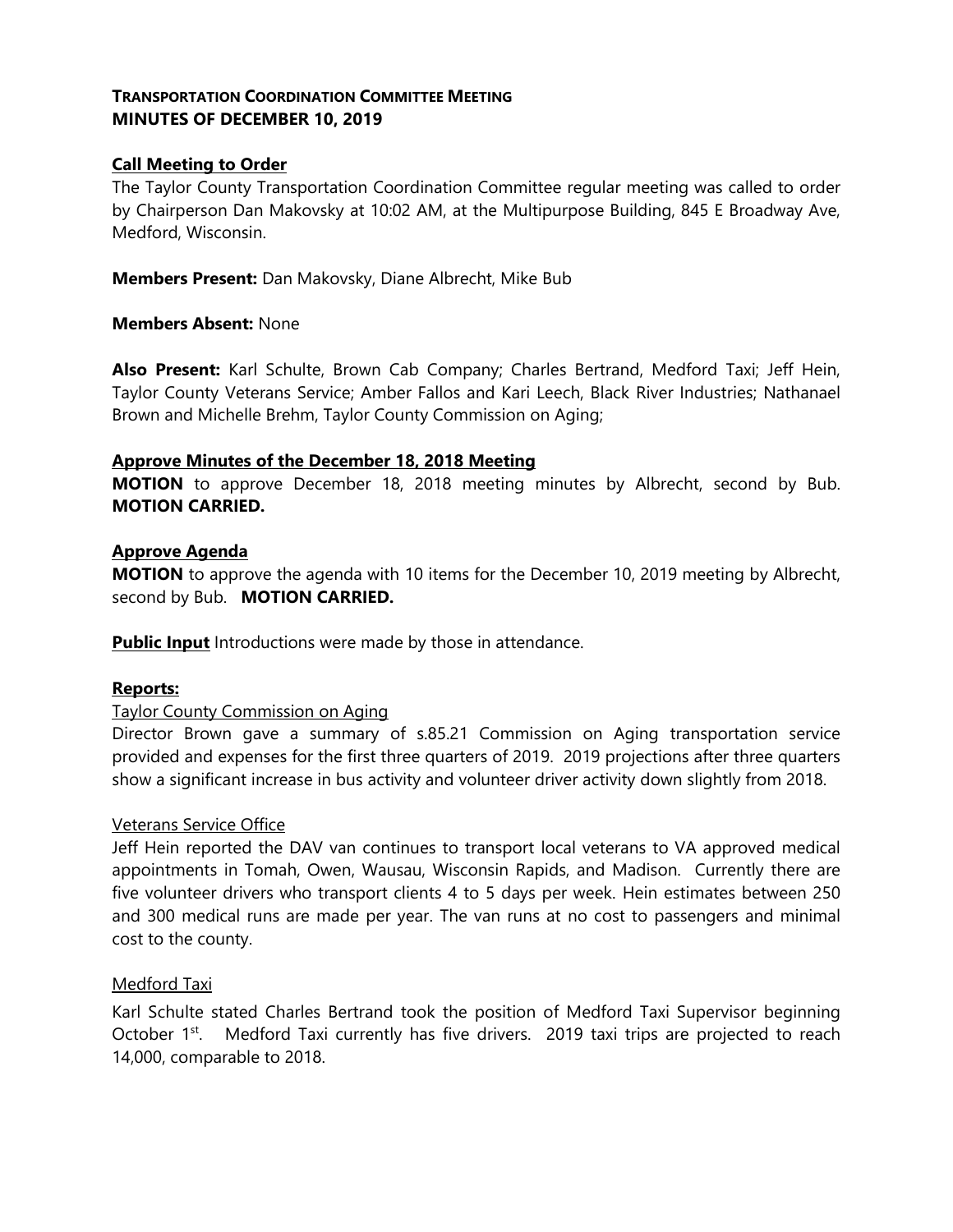# Black River Industries (BRI)

Director Amber Fallos stated BRI currently has 11 buses in operation and 2 in production that will be added to the fleet early in 2020. The BRI fleet also includes 5 minivans and 4 sedans used to transport clients with disabilities. There are 6 regular routes that cover all areas of Taylor county daily. Bus ridership numbers have increased and people appear to be happy with the service.

# **Public Hearing for s.85.21 Specialized Transportation Grant Application for 2020**

The Taylor County Transportation Coordination Committee public hearing began at 10:30 am.

Agendas announcing the Transportation Hearing were posted at the Taylor County Commission on Aging Office, Taylor County Human Services, and Taylor County Courthouse. Notification of the Hearing was also provided to WIGM/WKEB radio station and published in the Medford Star News on 11/28/19.

Ten people were in attendance including:

- Dan Makovsky, Taylor County Board of Supervisors and Taylor County Transportation Coordination Committee Chair;
- Diane Albrecht, Taylor County Board of Supervisors and Taylor County Transportation Coordination Committee
- Mike Bub, Taylor County Board of Supervisors and Taylor County Transportation Coordination Committee
- Amber Fallos and Kari Leech, representatives of Black River Industries
- Karl Schulte and Charles Bertrand, representatives of Brown Cab Company / Medford Taxi
- Jeff Hein, Taylor County Veterans Service
- Nathanael Brown, Taylor County Commission on Aging Director
- Michelle Brehm, Taylor County Commission on Aging Accounting Specialist

No one from the public was in attendance.

Director Nathanael Brown reviewed the s.85.21 specialized transportation grant application for 2020. The grant application request is for \$79,889. A match of \$15,978 in local funds is budgeted and used as the local share required match. The total transportation budget amount is \$119,867.00. The grant is due 12/31/19.

Fallos inquired about raising the volunteer driver reimbursement rate currently set at \$.50 per mile. The committee discussed this and will look at it in the future if needed.

Hearing ended at 10:55 am

## **Review / Approve 2020 Contract for Minibus Service**

Brown explained the minibus service bid process and requirements. Bid proposal submission packets were sent to passenger transportation companies in Taylor County with Black River Industries the only company to submit a bid. The proposed 2020 contract with Black River